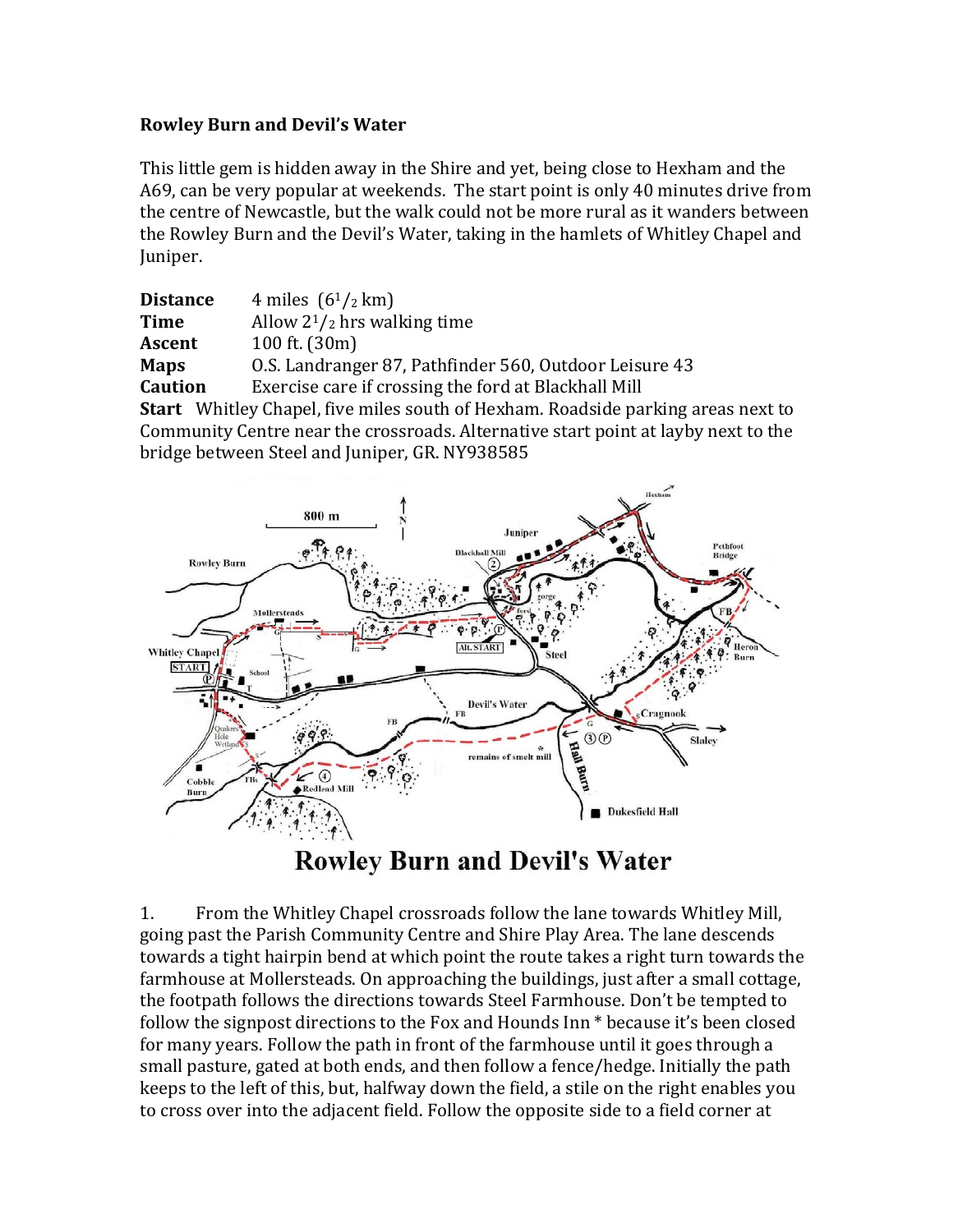which point a stile and gate take you zig-zag fashion, right then left, along the next field edge until you can cross into the woods. This track descends towards the Rowley Burn and then on through the middle of the woods, or along the riverside, to the road between Steel and Juniper.

2. Cross the road to go down a tiny lane to the ford across the Rowley Burn at Blackhall Mill. This will take you to the most tranquil of settings where the stream has cut its way through the rock leaving the present day miniature gorge.

During a dry spell, crossing the ford should be straightforward, but don't underestimate the power of the torrent after heavy rain. If in doubt why not take the pleasant easy option? Just a stone's throw away from the layby, but on the other side of the road bridge, a gap in the wall on the right leads to a pathway, which, after crossing a field diagonally left, leads down to the cottages on the far side of the ford. Follow the driveway to the left and zig-zag steeply up towards the roadway at Low Juniper. If you had crossed the ford and walked through the hamlet it would bring you to the same point.

Turn right along the road, leaving the picturesque gorge over on your right. Soon you pass the converted Finechambers Chapel, set back in the trees on the right, and then you will arrive at a crossroads. The junction may not be very obvious, but the turn to the right is just before the three way road-sign. Go down the lane to the bridge at Pethfoot, passing a couple of houses on the way.



The footbridge leads into the woods of Shield Hall, and, after crossing the stream, our path takes a right turn to parallel the river bank, just below the confluence of the Rowley Burn and Devil's Water. Soon the small bridge over Heron Burn is crossed and, when conditions are right with sufficient water flowing, which is often, we can see the miniature waterfalls splashing over the strata.

This section of the route quickly leaves behind the mixed woodland and moves into an area of tall straight pines. Near Cragnook, the path starts to leave the woods and eventually bears left up a rough grassy lane. This appears to go in the wrong direction, but not to worry, we join the main road shortly and then turn downhill (right).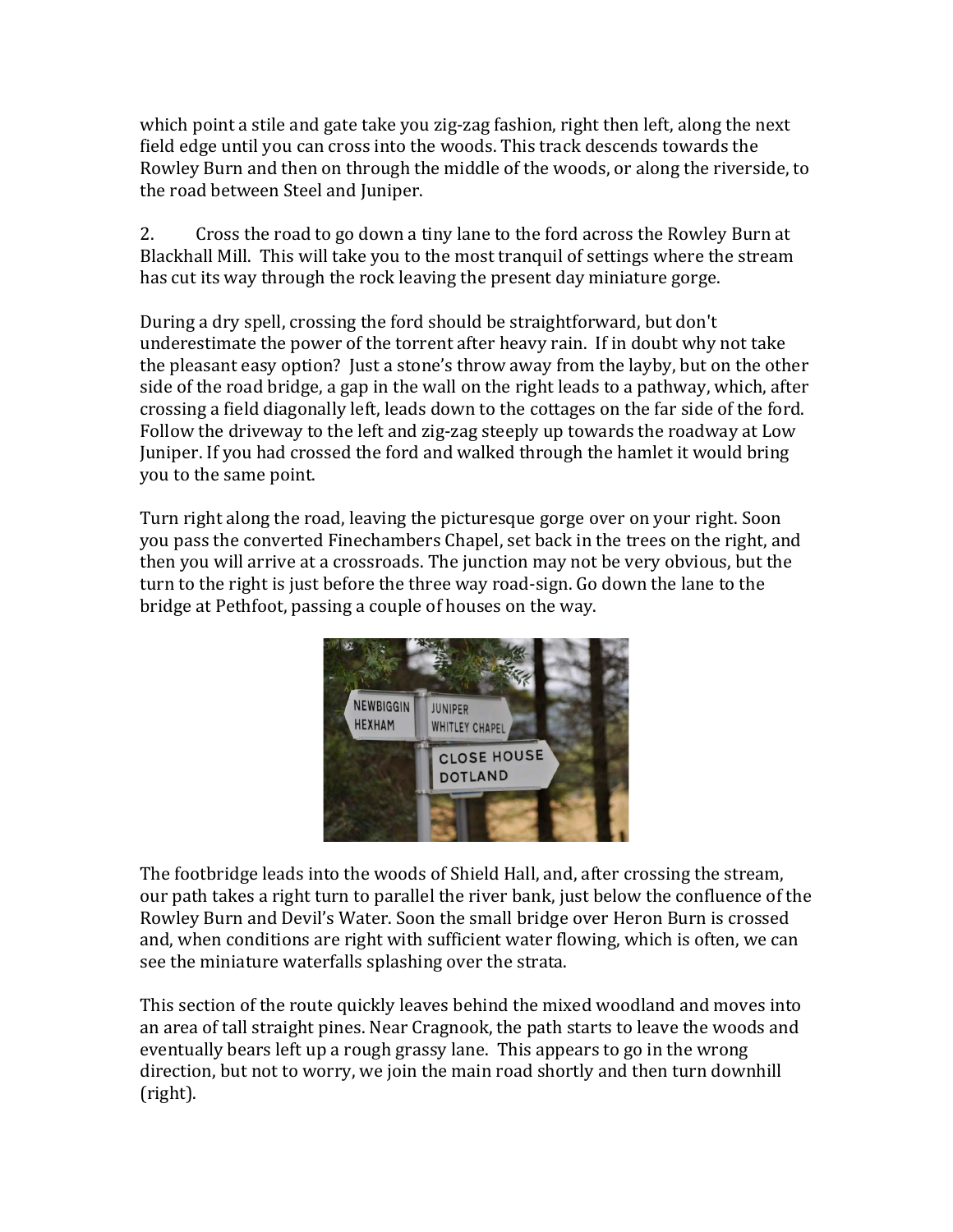3. Just below the cottage at Cragnook, a gate behind the layby on the opposite side of the road leads into the woods. The track is wide and firm, following the bank of the Devils Water through a charming mixture of woodland and pasture, never straying far from the bankside and always within earshot of the tumbling waters. A few minutes on from the gate, Hall Burn, the first of several tiny rivulets, rushes down into the main stream.



Close by, just where a side track goes up to Dukesfield Hall, two renovated arches of the long gone flue system stand proudly as remnants of the old Dukesfield Smelt Mill, which operated here until mid 19<sup>th</sup> Century. Apart from producing lead, Dukesfield was also involved in the extraction of silver from lead ore brought in from Rookhope and Allendale.

Continue along the river, passing a couple of footbridges off on the right, and a pasture, which fills the shape of the elbow in the river. Where the pasture narrows, the second footbridge gives views up and down the river. The path does not cross here, but it does at the next port of call, which is the solitary house with the unusual name of Redlead Mill.

Cross the footbridge which is diagonally right of the house and, ignoring the tracks left and right, go straight ahead through the woods, over the crest, and down into a tiny valley created by the much convoluted Cobble Burn, an ideal spot on damp summer evenings for midges to lurk and walkers to avoid.



Clambering up the other side brings you to a stile in the fence, and open green fields ahead. From here, two farmhouses, Mire and Moss, appear at the far corners of the